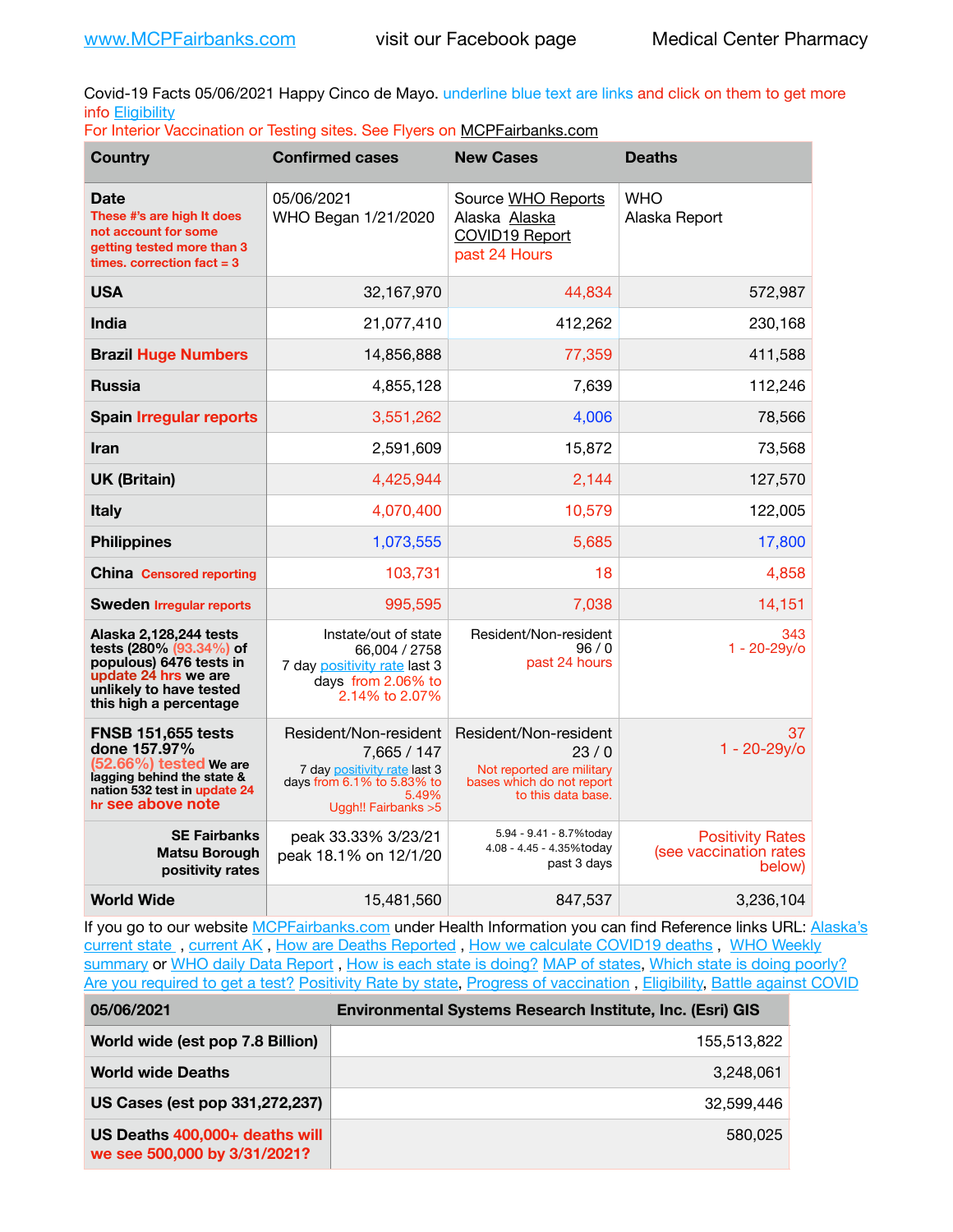FDA has recommended a pause in the distribution of the Johnson and Johnson vaccine. Due to increase risks of blood thrombosis in young 18-48 y/o women. Impact of COVID-19 on the US Healthcare system Estimated US Population 331.3 million 196.98% (65.66%) have been tested (652 million) Estimated 5% of US population will test positive for Covid-19 16.56 million (currently 32.6 Million (9.85%) of population tested positive vs Alaska (8.68%) we have currently tested an est. 652 million based on 32.6 mill that have tested positive discount some of these numbers by 67% to account for multiple testing of same person. If 8% will require hospitalization of the 16.56 million positive cases, we would need 1.325 million beds. Estimated by the American Hospital Association there are 800,000 staffed beds available. The US has 2.8 hospital beds per 1000 our needs could be 56, China had 4.3, Italy 3.2, South Korea 12.3 The Needs The USNS Mercy and Comfort added 2,000 staffed beds, not ICU Of these estimated to be admitted to ICU 960,000. to ICU beds The US has 16,000 ICU beds we have 68,000-85,000 beds US could need 299,000 beds with ventilators  $\leq$ 16,000 ventilators **Summation:** Estimated needs could be 1.325 million hospitalized beds for just COVID-19 patients alone. If positives represents 5% of test run, then approximately 652 million have been tested, we have no idea how many tests have been run or how many multiple tests conducted on the same person, resulting in 32.6 million positive tests run with 580,025 with 776 deaths in the past 24 hours, ave 2320/day. In AK, with 66,004 positive cases 8.68% of Alaska, 1,508 hospitalizations, and 343 deaths. Hospitalization rate is 2.28% of those that test positive, Death Rate 0.520% overall or 22.75% of those hospitalized. Those >60 y/o represent 15% of positive cases, yet represent 80% of deaths. 623,575 vaccines given equal approximately 287,041 (37.77%) completed series and 336.534 (44.28%) vaccinated once of population Normal ICU stay 5-7 days, estimated ICU stay for COVID-19 2-3 weeks and they could tie up a ventilator for that length of time also, helping only 1/3 as many patients. This is why we need to flatten the curve by social spacing and only essential travel. Expected Death (these are just estimates based on other countries) if 5% of the US Population (16.56 million) test positive we are now at 29.137 million positive (8.8%) and if 1% die = 165,600 people 2% die = 311,200 people 3% die = 496,800 people 6% die = 993,600 people obviously we have passed the 1.325 million positive cases we are 29.137 million so if 5% of the US population (16.56 million) test positive and 6% of those die = 993,600 deaths if no vaccine, or if 3.09% (511,704) will die, but we are 104.8% of the way there in 52 weeks (1 year). World wide death rate of positive tests actually 2.09%. The US is at 580,025 1.78% of those actually tested positive, that is 70% lower death rate than when we started in 3/2020 , started at 6%. But we are slipping Death % have gone from 1.67 to 1.82%. There are 7.8 Billion people in the world 331 million live in the US (4.2% of the world's population) 9.85% have tested positive. The US deaths represents 17.86% of the world's death numbers and 20.96% of worldwide confirmed cases. In comparison to the flu in the US. CDC Estimates. From 2010 to 2016, the flu-related death rate was between 12,000 and 56,000, with the highest season being 2012 to 2013 and the lowest being 2011 to 2012. Most deaths are caused by complications of the flu, including pneumonia or a secondary bacterial infection of the heart or brain. or 2,000 to 9,333 per year. In 2020 in the US has 19 million cases 180,000 hospitalized and 10,000 (0.052%) have died, typically it is 2% will die, compared to 1.78% with COVID19. 196.98% (US), 280% (Alaska), & 157.97% (Fbks) are still too few to protect us from future outbreaks. Experts feel that we need either need people to get infected with the virus and develop antibodies or get vaccinated to create immune antibodies to protect us, that we need >60% of the population to have positive antibody tests and preferably 70-90%, one expert felt they would not feel confident til >85% were positive, to give assurance (herd immunity) in order to go without masks and social distancing. NY

City seems to have the highest number at 20%. Testing is so important. Currently we are testing at 45.28 Million tests per month. At this rate to test everyone once it will take 7.24 months or over 0.59 years. To test 3 times it would take 21.73 months or 1.77 years

The [Flu](https://lnks.gd/l/eyJhbGciOiJIUzI1NiJ9.eyJidWxsZXRpbl9saW5rX2lkIjoxMDMsInVyaSI6ImJwMjpjbGljayIsImJ1bGxldGluX2lkIjoiMjAyMTAyMjYuMzYwNDA3NTEiLCJ1cmwiOiJodHRwczovL3d3dy5jZGMuZ292L2ZsdS93ZWVrbHkvb3ZlcnZpZXcuaHRtIn0.ePMA_hsZ-pTnhWSyg1gHvHWYTu2XceVOt0JejxvP1WE/s/500544915/br/98428119752-l) (Influenza kills approximately 1-2% of those infected ([1.6% positivity in Alaska](http://dhss.alaska.gov/dph/Epi/id/SiteAssets/Pages/influenza/trends/Snapshot.pdf) zero deaths for flu), SARS killed 800 people total, COVID19 appears to kill 1.78% > 580,025 of those that test positive (9.85% of US COVID) or 12.3% less deadly than the flu and seems to be more contagious. (Seems to spread more readily) Flu [rates dropped from 300 to single digits this year](https://lnks.gd/l/eyJhbGciOiJIUzI1NiJ9.eyJidWxsZXRpbl9saW5rX2lkIjoxMDEsInVyaSI6ImJwMjpjbGljayIsImJ1bGxldGluX2lkIjoiMjAyMTAyMjYuMzYwNDA3NTEiLCJ1cmwiOiJodHRwOi8vZGhzcy5hbGFza2EuZ292L2RwaC9FcGkvaWQvUGFnZXMvaW5mbHVlbnphL2ZsdWluZm8uYXNweCJ9.oOe3nt2fww6XpsNhb4FZfmtPfPa-irGaldpkURBJhSo/s/500544915/br/98428119752-l) note the start of mask wearing impacted flu numbers. Alaska has 66,004 so far, 7,665 in Fairbanks or 1 of every 9 of Alaskans, and with 37 of 343 deaths 1 in 9, the first case was transient foreign airline crew member. Interesting, the Source of Alaska's SARS-Cov2 virus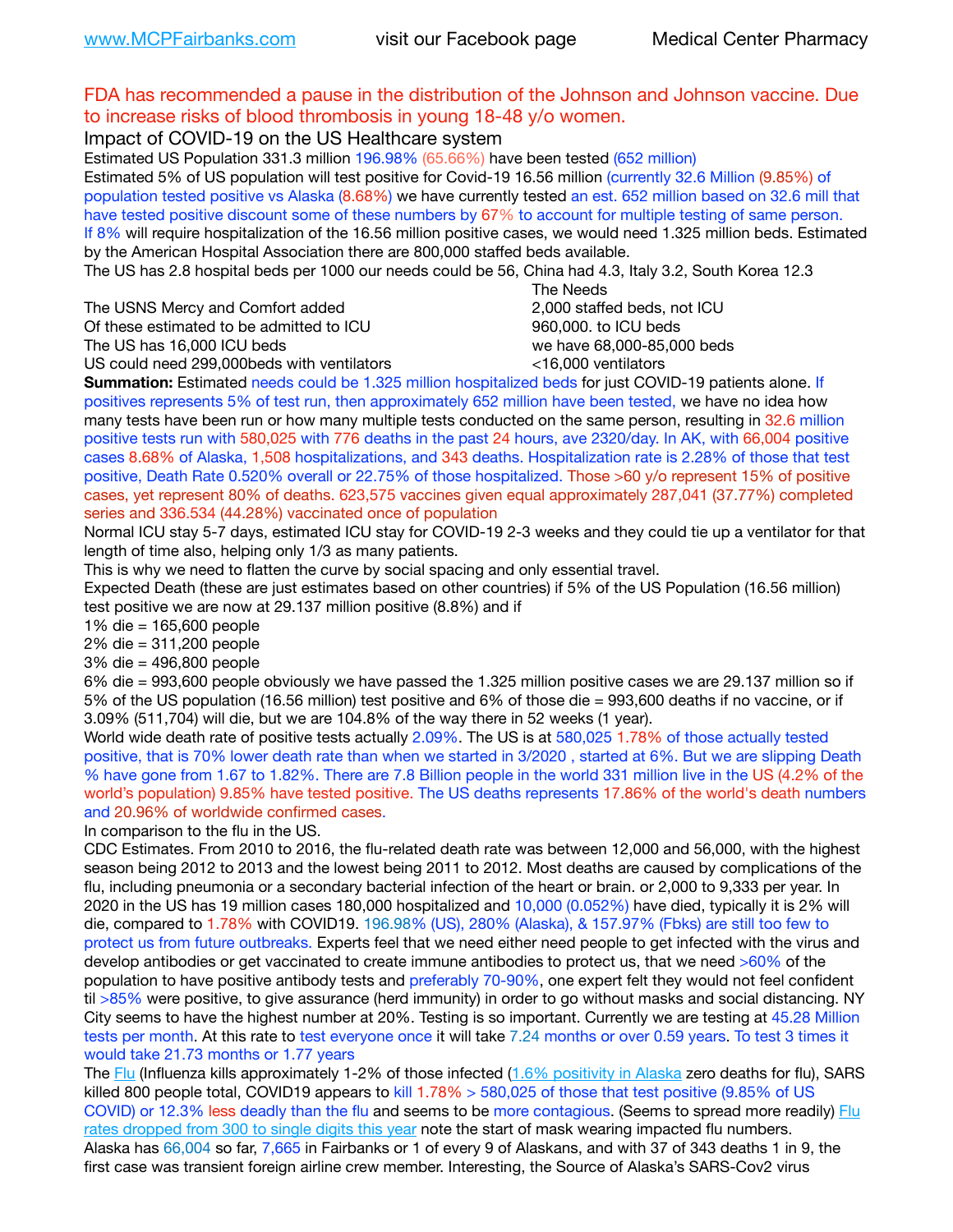originated not from East Asia by travelers or the west coast (Washington where it was first observed) , but came from the east coast of the US, and they were inoculated first from Europe, accordingly from New York's Governor and CDC. Currently 36 Variants known, only 6 of major concern in the US. (Europe's (china's)) Primary, plus an Ohio variant (COH.20G/501Y), California, [UK](https://www.cdc.gov/coronavirus/2019-ncov/transmission/variant-cases.html) (B.1.1.7), (7) South African (1.351), and (2) Brazil (P.1), we have seen 5, Europe's (China) [variant,](https://www.webmd.com/lung/news/20210318/cdc-who-create-threat-levels-for-covid-variants?ecd=wnl_cvd_031921&ctr=wnl-cvd-031921&mb=kYbf7DsHb7YGjh/1RUkcAW0T6iorImAU1TDZh18RYs0=_Support_titleLink_2) California, Brazil, UK, South Africa, in Alaska so far, the last 3 in particular as they have a 50% increase in transmissibility vs 20% in the others over the China variant.

**Best practice protection** is good personal Hygiene do not touch eyes, nose, mouth, wash hands frequently for at least 20-30 seconds, before you touch your face, and observe personal spacing of 6-18 feet. Remove your shoes in your house, frequently clean surface areas, let the cleaner sit 15-20 sec before wiping off. **We are recommending to wear any kind of mask.**

Drug treatment is being researched, but as yet not been verified, only suggested. Best to isolate those sick and isolate those most susceptible (old and preconditioned with risk factors)

**Risk factors:** Cardiovascular disease (56.6%), Obesity (41.7%), Diabetes (33.8%), age >60, respiratory problems, especially smokers or those who vape, High Blood Pressure

If you have been exposed self isolate for 2-4 weeks

One episode in China, a man tested negative for 27 days before showing symptoms. So Isolation may want to be considered up to 4 weeks not just 10-14 days.

Italy 1 in 10 positive cases admitted to ICU due to Hypoxic failure requiring mechanical ventilation. In NY it was 1 in 7 that required hospitalization, of the 5700 hospitalized 2634 were discharged (79% (2081)) or added (21%(553)), 9 in 10 put on a ventilator died.

Public policy development and education is important. **How Long does Covid-19 stay on objects**

| Air (droplets in air, sneeze/cough) | up to 3 hours |                            |
|-------------------------------------|---------------|----------------------------|
| Copper                              | 4 hrs         |                            |
| skin (SARS-COV2)                    | 9.04 hrs      | (Influenza virus 1.82 Hrs) |
| droplets on skin (sneeze)           | 11 hours      |                            |
| Cardboard (Amazon Box)              | 24 hrs        |                            |
| Plastic surfaces/Stainless Steel    | 72 hours      |                            |
|                                     |               |                            |

### Updated graph numbers.





### Project outward

| Exhalation can spray           | $1.5$ m $(4.9$ ft)     |
|--------------------------------|------------------------|
| spittle (droplets)             |                        |
| Coughing                       | $2 \text{ m}$ (6.6 ft) |
| Sneeze                         | 6 m (19.7 ft)          |
| Development of immune response |                        |
|                                |                        |

Early viral testing tests to see if you currently have the virus.

Later antibody testing tells us if you have been exposed and survived. But does not tells us if you have immunities

to the virus. We will need to have both tests done in order to open the community.. Viral Antigen and Viral RNA tells us you have the disease and can spread the disease and can or are currently sick. IgM (short term) and IgG (long term antibodies) tells us you have experienced the virus or had the vaccine, and got over it. You may be resistant if your [antibody levels](https://www.cdc.gov/coronavirus/2019-ncov/lab/resources/antibody-tests.html) are high enough. [Current](https://l.facebook.com/l.php?u=https://www.itv.com/news/2020-10-26/covid-19-antibody-levels-reduce-over-time-study-finds?fbclid=IwAR3Dapzh1qIH1EIOdUQI2y8THf7jfA4KBCaJz8Qg-8xe1YsrR4nsAHDIXSY&h=AT30nut8pkqp0heVuz5W2rT2WFFm-2Ab52BsJxZZCNlGsX58IpPkuVEPULbIUV_M16MAukx1Kwb657DPXxsgDN1rpOQ4gqBtQsmVYiWpnHPJo2RQsU6CPMd14lgLnQnFWxfVi6zvmw&__tn__=-UK-R&c%5B0%5D=AT1GaRAfR_nGAyqcn7TI1-PpvqOqEKXHnz6TDWvRStMnOSH7boQDvTiwTOc6VId9UES6LKiOmm2m88wKCoolkJyOFvakt2Z1Mw8toYWGGoWW23r0MNVBl7cYJXB_UOvGklNHaNnaNr1_S7NhT3BSykNOBg) [View of antibodies/immunity](https://www.livescience.com/antibodies.html)[.](https://www.itv.com/news/2020-10-26/covid-19-antibody-levels-reduce-over-time-study-finds) We have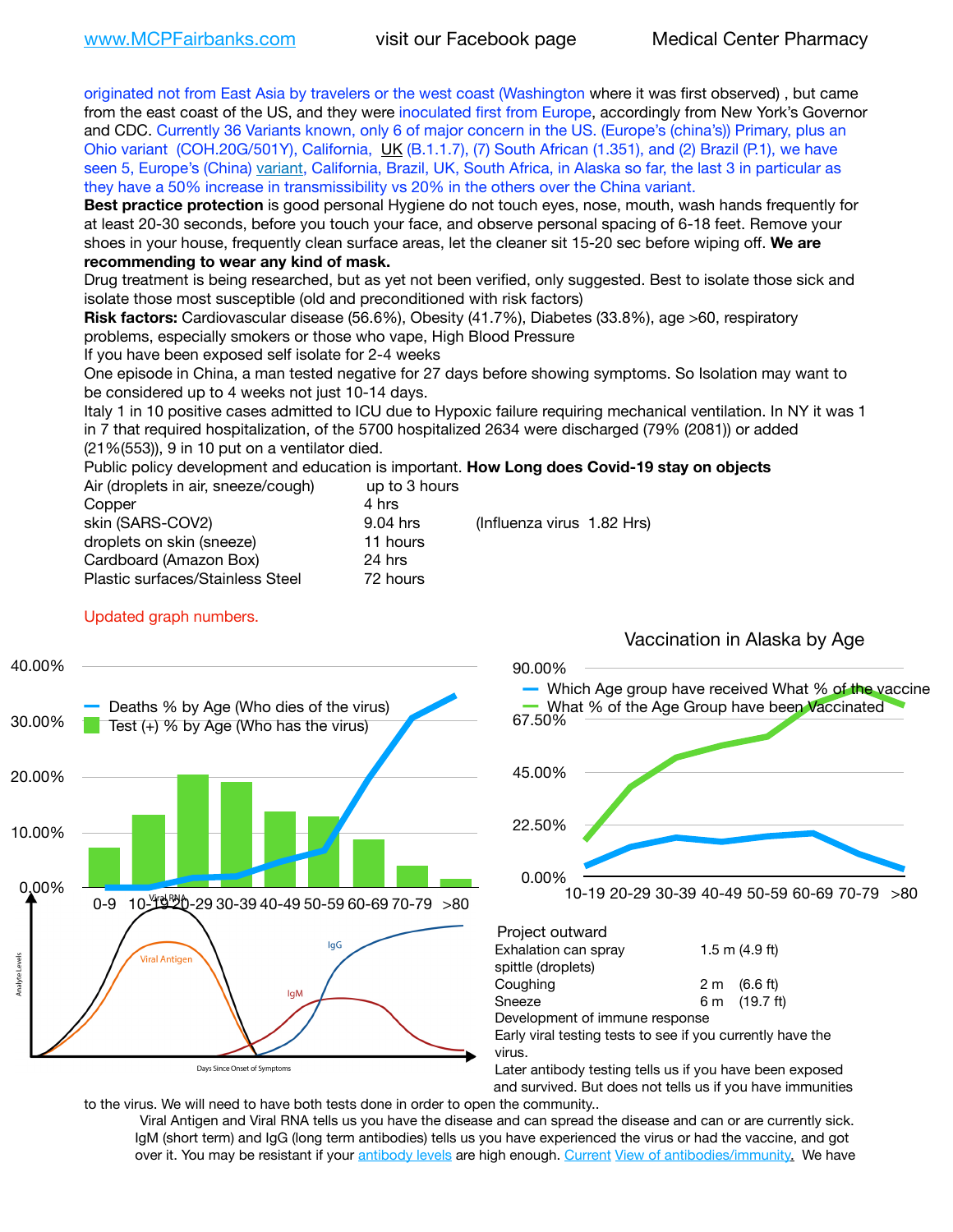tested currently 280% (93.34%) of the Alaskan population and over little over 196.98% (65.66%) of the US population, discount these numbers by 67% to reflect multiple testing of the same person. To be safe, we need at least 25% to see if we are making progress,  $60\%$  to [barely qualify](https://www.nature.com/articles/d41586-020-02948-4) to be safe, and  $70-90\%$  to be assured we will not see a second wave of sickness. Some experts will [not feel safe til we are at 85%.](https://www.bannerhealth.com/healthcareblog/teach-me/what-is-herd-immunity)

Three types of clinical laboratory COVID-19 or SARS-CoV-2 tests are being developed:

Molecular Gene sequencing (current method), Viral antigen (testing parts of the virus), Host antibody tests (serology). They detect the virus in different ways.

Mask & [Mask Usage:](https://www.nationalgeographic.com/history/2020/03/how-cities-flattened-curve-1918-spanish-flu-pandemic-coronavirus/) N95 filter out 95% of the particles in the air 3 microns in size or larger.

Mold sizes are about 10-12 microns in size. Bacteria are larger, so is dust

Gas molecules and viruses are smaller. PM2.5 are 2.5 microns in size.

**Viruses** can be 1 micron in size, 0.3 micron in size, or 0.1 microns in size, so they **will pass right through**. **We recommend wearing any mask, the mask may provide up to 5 times the protection** ver **wearing no mask at all**. It still **does not protect** the wearer from contracting the infection, it **can inhibit** the spreading, something is **better than nothing at all**.

**Remember there is a clean side ( the side towards you) and a dirty side,** the side to the contaminated air is dirty. If you are COVID positive then this is reversed. When handling the mask, do not touch the dirty side and then touch your face, Wash properly your hands first after touching the dirty side before touching your face. If you are infected the dirty side is the inside surface of the mask. Wash your homemade mask in hot water wash >133F (for at least 10 minutes) and rinse to sanitize with high heat >133F Plus and a weak bleach or peroxide (not Both) the mask. Daily if possible. If you are a frontline health care provider with a homemade fabric mask 2 hours. Do not touch the dirty side.

**Alcohol solutions** should be 60-80% alcohol **70%** is optimal. **Keep wet and rub 30 seconds**, or Happy Birthday song sung 3 times. **Hydrogen peroxide diluted to 2%** or 4 teaspoonful per quart of water (20ml per 946ml) Bleach the same ratio **Vinegar and ammonia are good cleaning agents, but not disinfectants**. **Do not mix** any of these agents together, toxic fumes can result. **Disinfectants, in order to be effective**, should remain on the applied surface, to be cleaned moist **(wet) for 30 seconds to 4 minutes** depending on material. Caution may dissolve glue or adhesives or bleach and discolor items, check with manufacturers. Do not let it get inside electronic devices. UV (10 minutes), [UV light](http://www.docreviews.me/best-uv-boxes-2020/?fbclid=IwAR3bvFtXB48OoBBSvYvTEnKuHNPbipxM6jUo82QUSw9wckxjC7wwRZWabGw) only kills where it can see.

### **Myths**

Taking hot baths, using colloidal silver, eating garlic soup, gargling with bleach are not proven to be effective. We have already seen using chloroquine taking the wrong form in the wrong dose can be fatal, one death and one critically injured. (see Arizona couple after listening to the president)

**We have heard of all kinds of cures.** To date there is no curative or preventative treatments, only supportive therapy. At this point there is **no proof** that Quinine, zinc, Hydroxychloroquine, Chloroquine, or Vitamin C works. As they say wives-tale at best, irresponsible reporting most likely. We have seen no information that they work, ineffective dosing issues, over-dosing issues, permanently killing the senses of smell or taste, inappropriate usage, cardiac arrhythmias, and death from the usage of these agents have been reported.

The virus may die out with heat of summer, or cold weather, this is a myth, There are a couple of studies at show the virus can withstand 98F. We know the body tries to use up to 104F to potentiate our immune system, to kill viruses. Taking NSAID, Aspirin, Ach-Inhibitors, Arb's and you get the COVID-19 infection are not contraindicated and no clinical evidence that says you should stop any of these classes of medications. It would be misguided and ill advised if you did so In other words, Unless your doctor makes changes, keep taking your medications unless told to do otherwise.

As of 12/21/20, DHSS is aware of 11 reports regarding possible allergic reactions from Alaska's hospitals to CDC: Bartlett Regional Hospital (8), Providence Alaska (2) and Fairbanks Memorial Hospital (1). Two were identified as anaphylaxis and one of those resulted in hospitalization for ongoing monitoring. In the other three cases, symptoms were mild and not considered anaphylaxis. Symptoms have resolved in all cases and the hospitalized patient has been discharged and is doing well. The CDC said there appears to be no obvious geographic clustering of these reactions, nor was a specific production lot involved. People who experience anaphylaxis after the first dose should not receive a second dose, according to CDC recommendations.

For being one of the first in that nation to start vaccinating those <16y/o, we have slowed down vaccinations to where we are way behind. Fairbanks in particular, the positivity rate is extremely High, at 7.33%, compared to the rest of the other regions of the state, Fairbanks ranks 4th poorest in vaccinations. More people are getting sick more frequently. Soon we will have more deaths.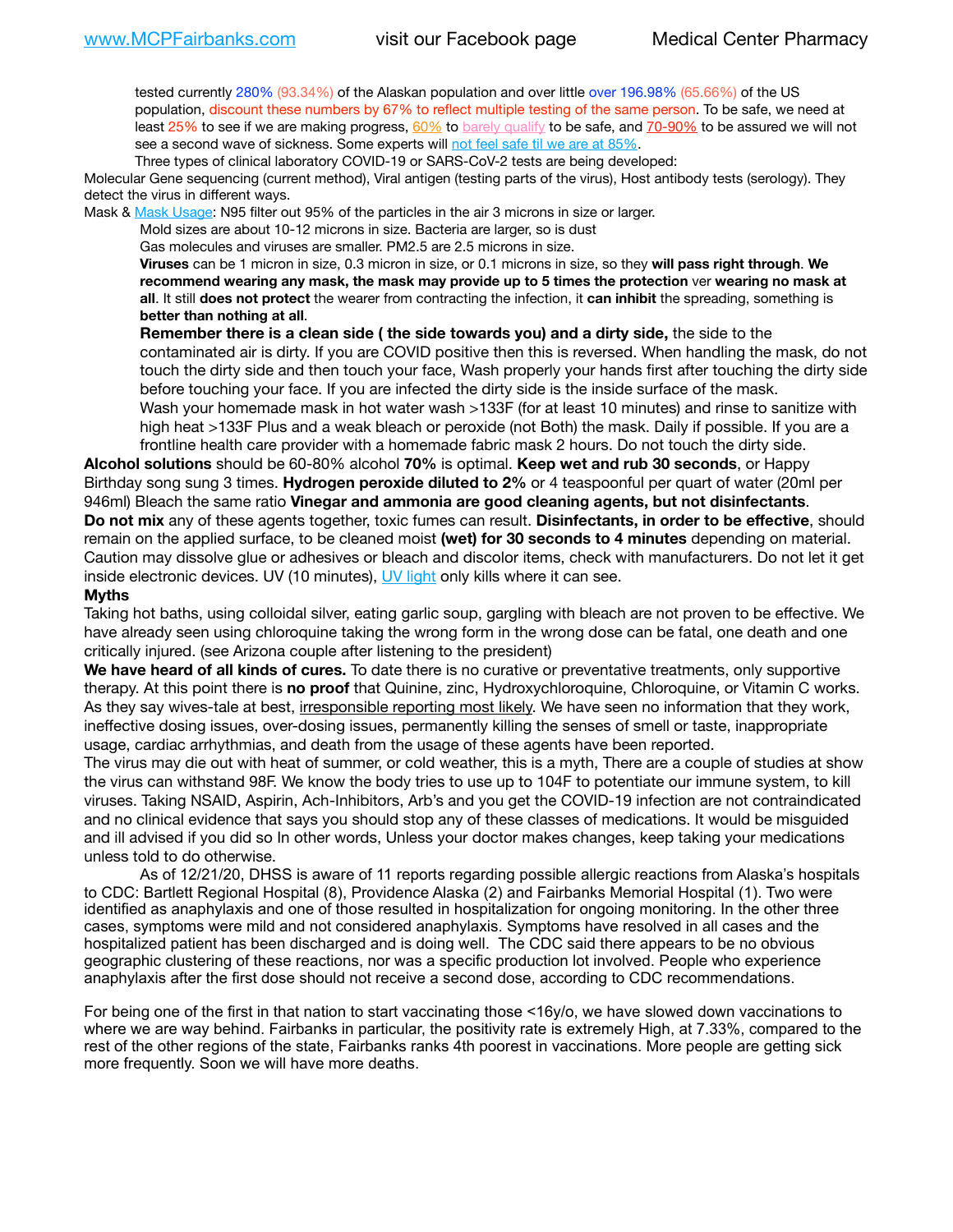Most Alaska adults have at least one ongoing condition that increases their chances of getting seriously ill with COVID-19.



| <b>Conflict</b>                                | <b>Combat Death</b> | Past 24 hours |
|------------------------------------------------|---------------------|---------------|
| <b>Revolutionary War</b>                       | 8,000               |               |
| <b>Civil War</b>                               | 214,938             |               |
| <b>World War I</b>                             | 53,402              |               |
| <b>World War II</b>                            | 291,557             |               |
| <b>Korean Conflict</b>                         | 33,686              |               |
| Vietnam                                        | 47,424              |               |
| <b>Gulf War</b>                                | 149                 |               |
| Afghanistan                                    | 1,833               |               |
| Iraq                                           | 3,836               |               |
| <b>1918 Flu</b>                                | 675,000             |               |
| 9/11 deaths                                    | 2,977               |               |
| COVID19 deaths from 1/20/2020<br>to 05/06/2021 | 580,025             | 776           |

Check our website [www.MCPFairbanks.com](http://www.MCPFairbanks.com) for the 13 testing sites in the interior of Alaska.

Alaska is in Phase 2, Where everyone over the age of 16 years old qualify to receive the vaccination. Those under the age of 16 will be announced at a later time, pending research results from The companies producing the vaccines and the FDA approval process. Be sure to keep and save your proof of vaccination cards as you may need it for travel purposes in the future.

Gao Fu, the director of the China Centers for Disease Control, admitted on 4/10/2021 that the country's vaccines don't exactly give Covid-19 a knockout blow. One study from Brazil found that the vaccine from the Chinese company Sinovac was 50.4% effective, compared to Pfizer's 97%. Fu said the government is looking for ways to boost effectiveness.

## Many Alaskans live with underlying health concerns

You can not change your age but you can affect change with other risk factors. Nov. 17, 2020 for more information check out [Alaska DHSS Insights](http://dhss.alaska.gov/dph/Epi/id/Pages/COVID-19/blog/20201117.aspx)

Epidemiologists within the Section of Chronic Disease Prevention and Health Promotion analyzed reports from about 8,500 randomly-selected Alaska adults who participated in the annual [Behavioral Risk Factor Surveillance System \(BRFSS\)](http://dhss.alaska.gov/dph/Chronic/Pages/brfss/default.aspx) telephone survey between 2016 and 2018. About 67% of Alaska adults — two out of three — have at least one of the following ongoing health concerns that have been shown to increase chances for serious illness from COVID-19: